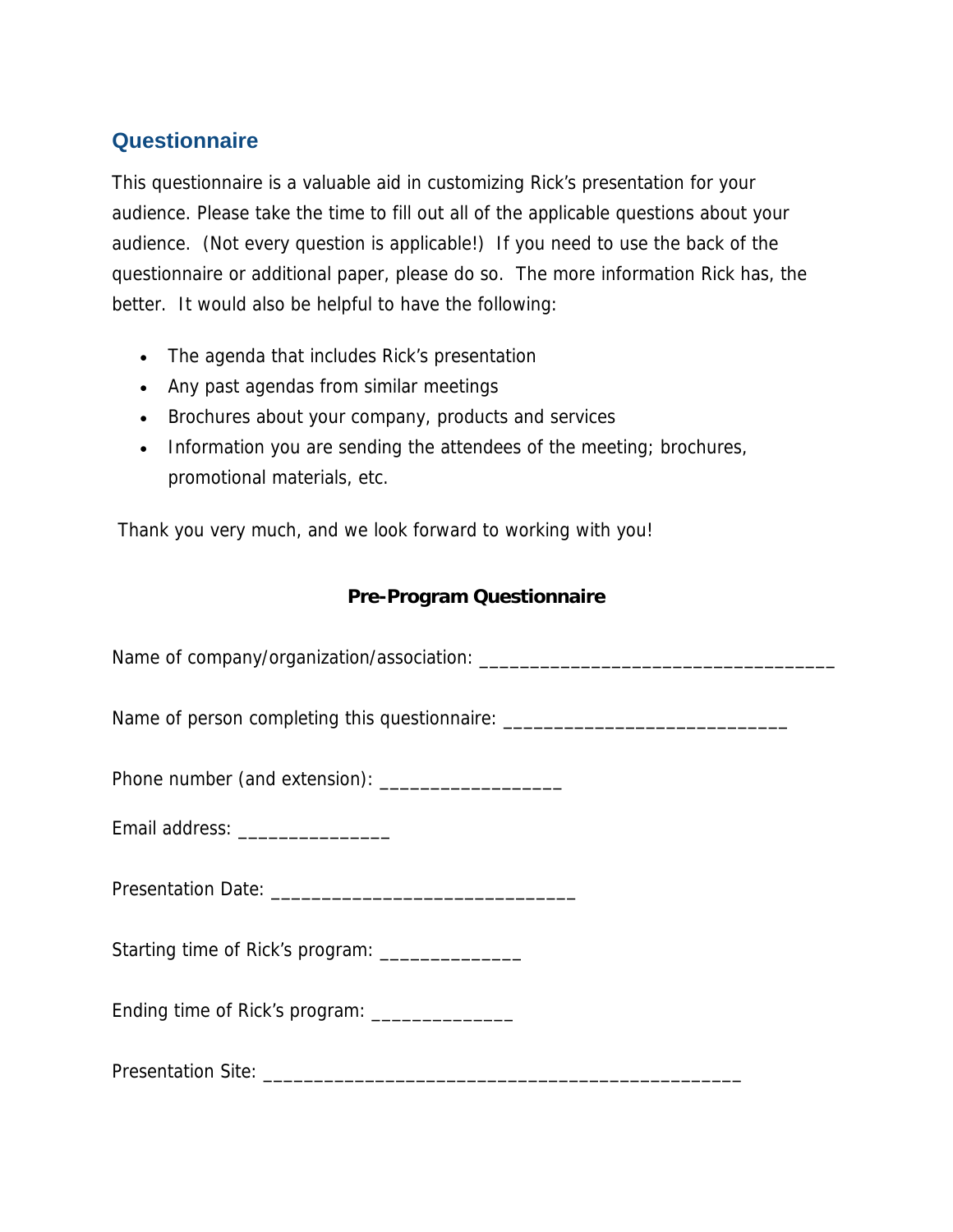| <b>Travel Arrangements</b>                                        |  |  |  |
|-------------------------------------------------------------------|--|--|--|
|                                                                   |  |  |  |
| Flight arrangements: Rick usually makes his own air reservations. |  |  |  |
|                                                                   |  |  |  |
|                                                                   |  |  |  |
|                                                                   |  |  |  |
|                                                                   |  |  |  |
|                                                                   |  |  |  |
|                                                                   |  |  |  |

Ground Transportation: Rick usually takes a cab unless other arrangements are made.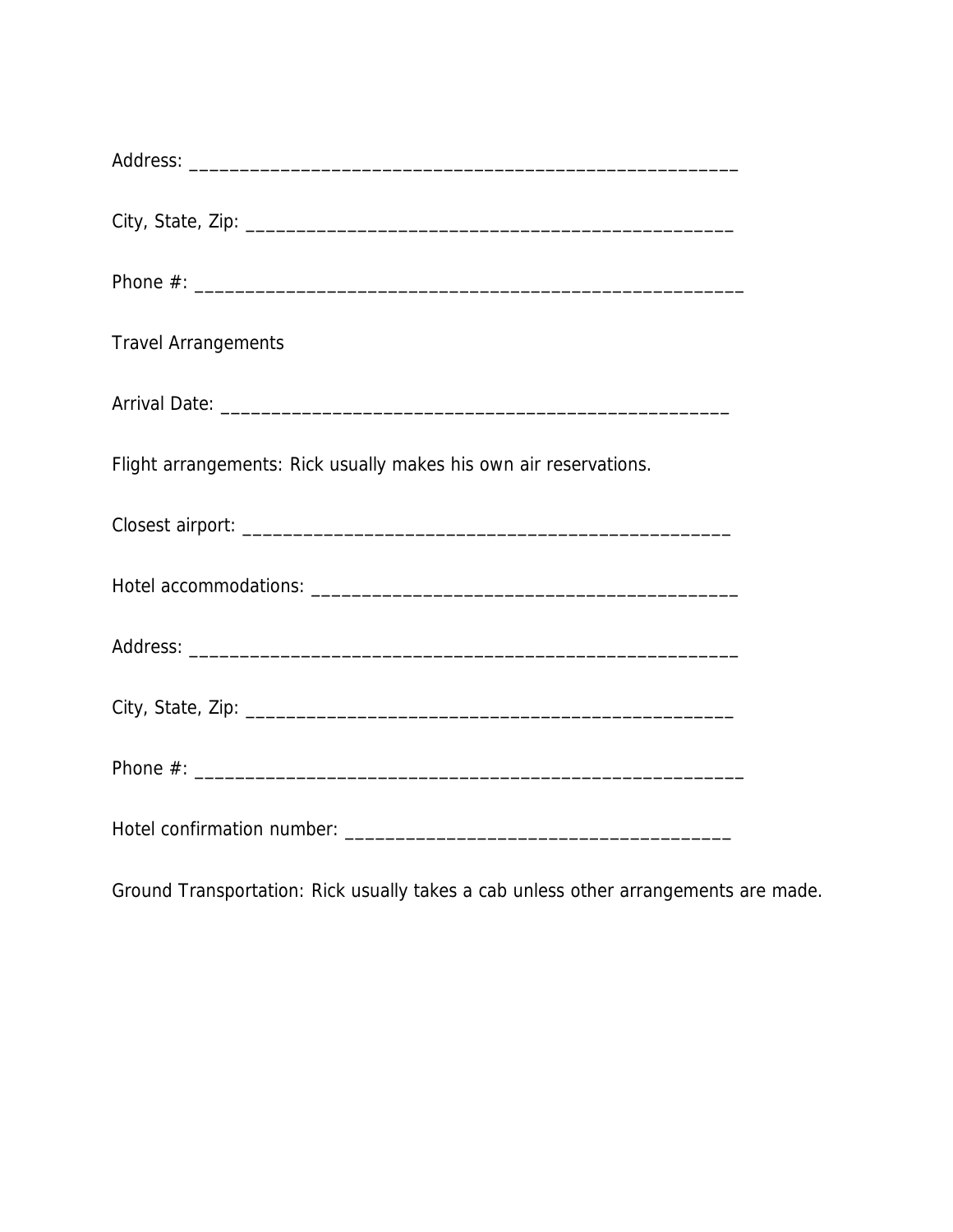### **Audience Profile**

|                                                                                                                     | 1. Audience size:                                                                  |  |  |
|---------------------------------------------------------------------------------------------------------------------|------------------------------------------------------------------------------------|--|--|
|                                                                                                                     | 2. How will the audience be seated?<br><b>Theater</b><br>Classroom<br>Round tables |  |  |
|                                                                                                                     | 3. Are spouses invited?  <br> No<br> Yes                                           |  |  |
|                                                                                                                     | 4. Percentage of males/females? Males: _____% Females: _____%                      |  |  |
|                                                                                                                     | 5. Please describe in one or two sentences what your company or organization does. |  |  |
|                                                                                                                     |                                                                                    |  |  |
| 6. Please describe the audience. What are the major job responsibilities, titles, etc.<br>(This is very important!) |                                                                                    |  |  |
|                                                                                                                     |                                                                                    |  |  |
|                                                                                                                     |                                                                                    |  |  |
|                                                                                                                     | 7. Who are the customers of the audience?                                          |  |  |
|                                                                                                                     |                                                                                    |  |  |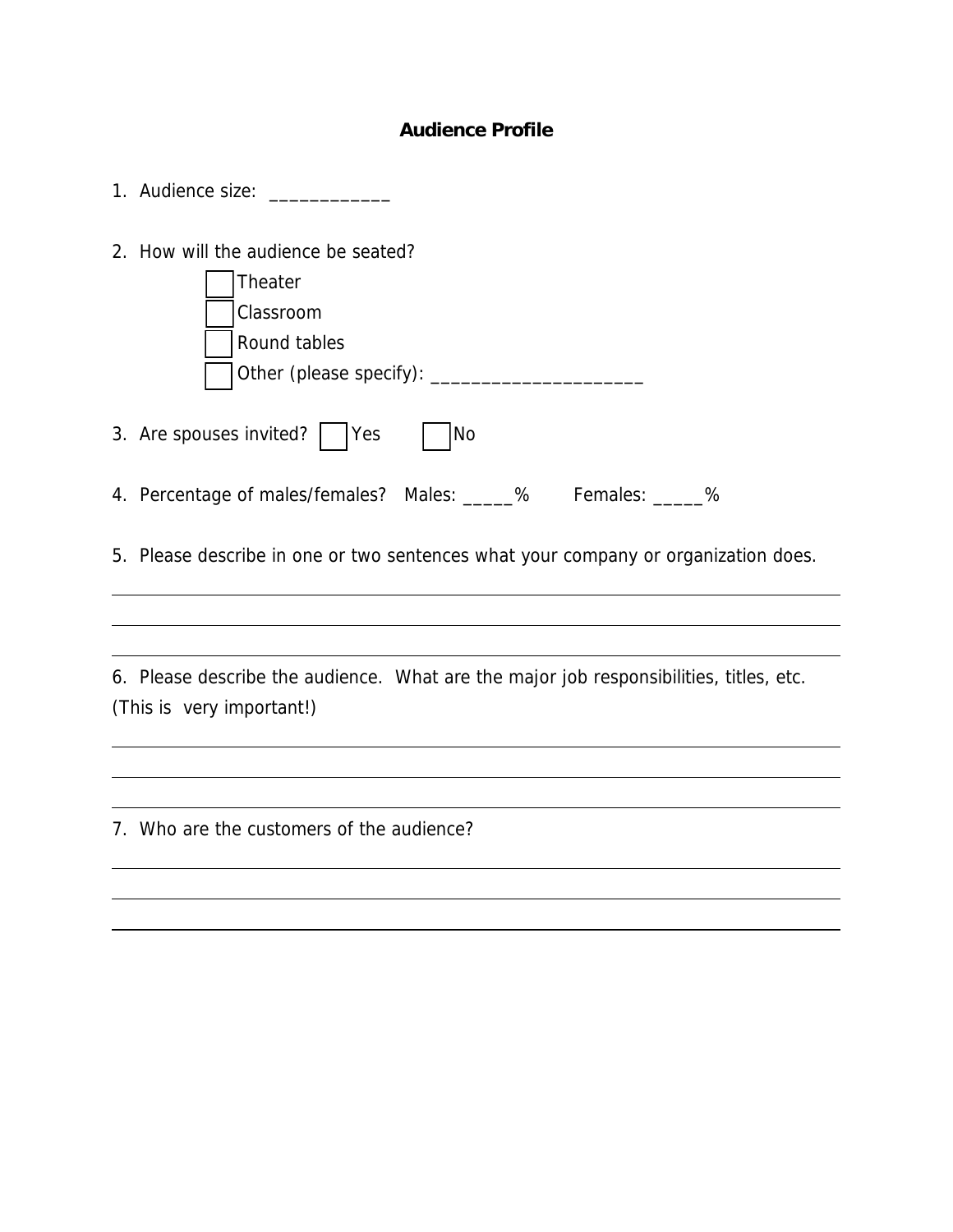8. Please list the names of key company executives (and their positions) who will be attending the meeting.

#### **The Meeting**

9. What is the "theme" of your meeting?

 $\overline{a}$ l

l l

l

l

10. What is the reason/purpose/goal for this meeting? (Annual sales conference, industry meeting, incentive program, etc.)

11. Who else will be speaking at the meeting (and on what subjects)?

12. Who has spoken in the past (and on what subjects)?

13. What takes place immediately before and after Rick's presentation? Before: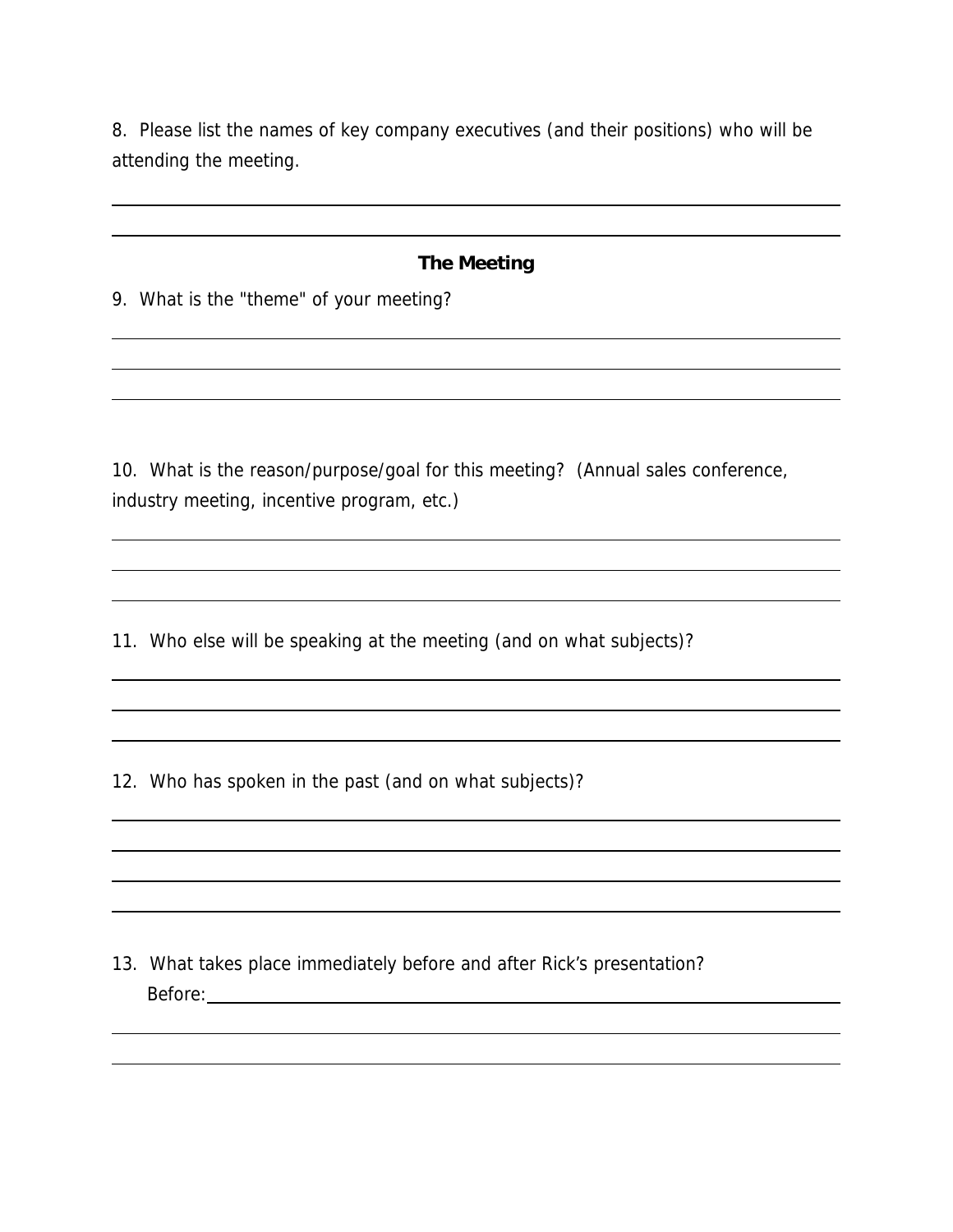| 15. What are three things you want people to remember when Rick's presentation is<br>completed? (This is VERY important!) |  |  |
|---------------------------------------------------------------------------------------------------------------------------|--|--|
|                                                                                                                           |  |  |
|                                                                                                                           |  |  |
| 16. Can you offer any suggestions to make this the best presentation your audience has                                    |  |  |
| ever heard?                                                                                                               |  |  |
|                                                                                                                           |  |  |
|                                                                                                                           |  |  |

17. Are there any issues that should be avoided?

l

l

18. What will be the appropriate attire for the attendees and how would you like Rick to dress?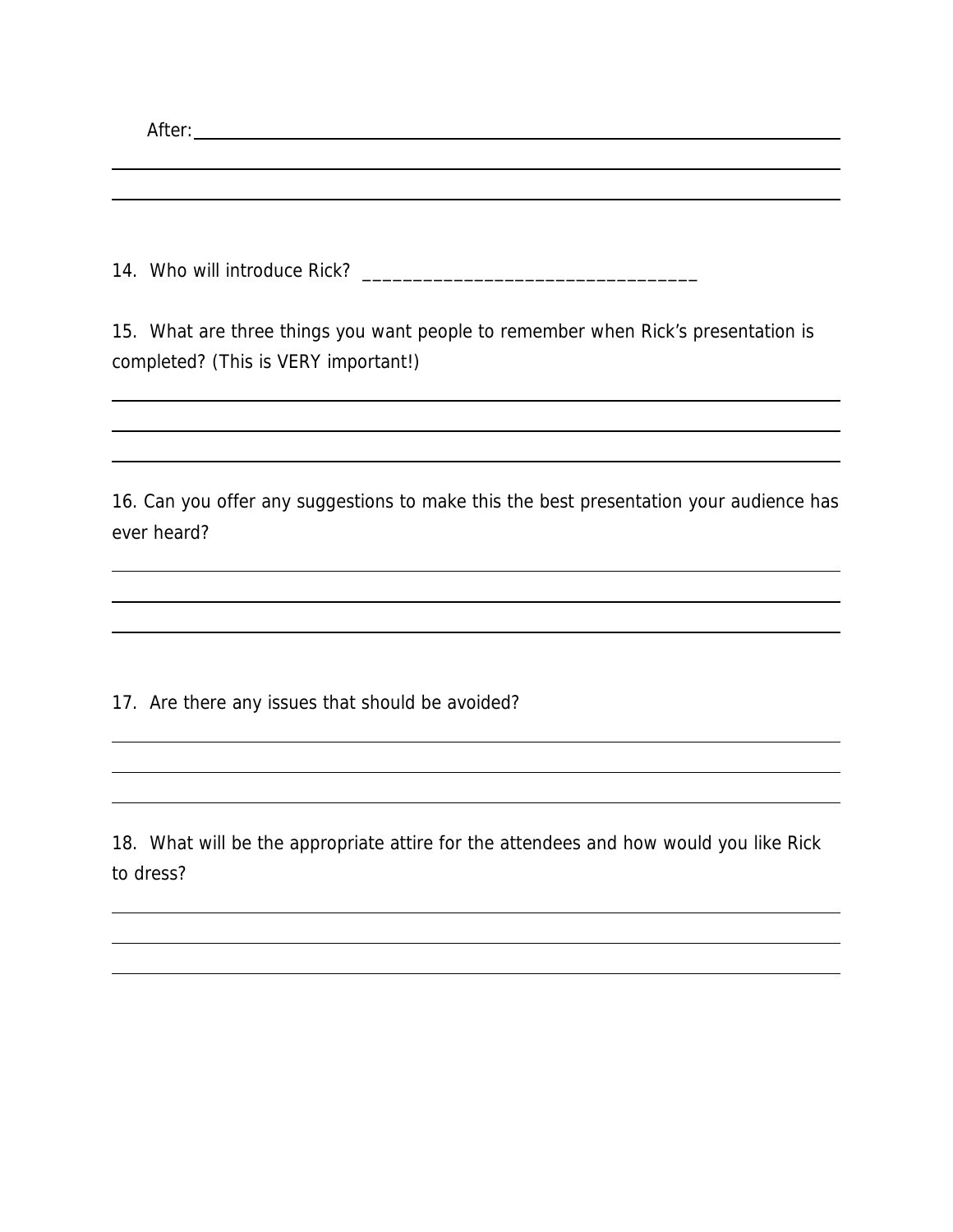#### **Company Information**

19. What is your company's mission statement?

l l

l

L l

l l

l

20. Who is your competition and why should a customer buy from you over your competition? What makes you special, unique, etc.?

21. What are the 3 most important things I should know about your organization?

22. What are the three greatest accomplishments your company has had this year?

23. Are there any objections, problems, concerns or confrontations the audience is dealing with in their jobs or with what they sell?